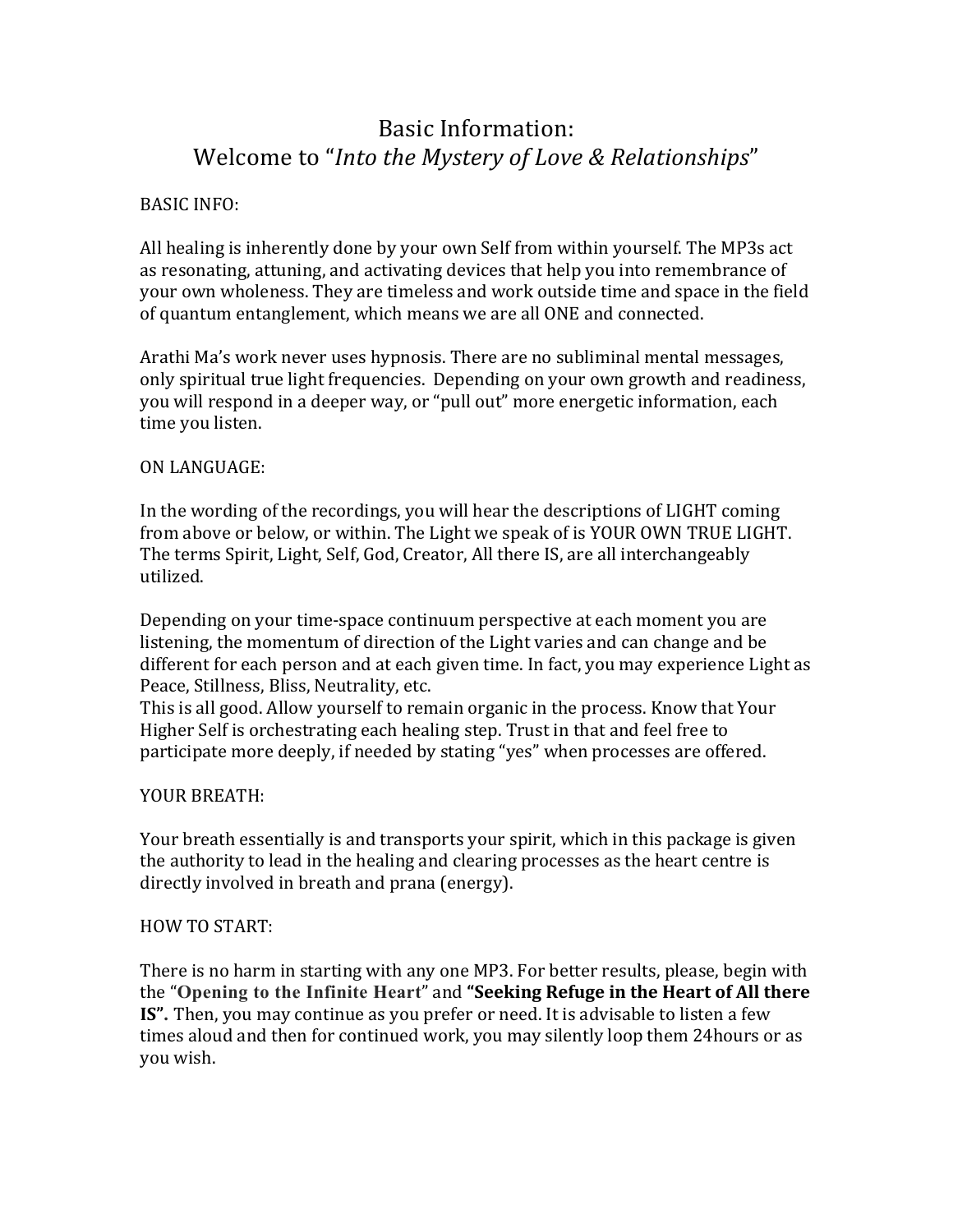## YOUR MP3S:

Please, make sure you back up your MP3s, being your digital property now, to a flash disc, another hard drive, drop box, Icloud, etc.

Too often, just having them on your phone or computer causes one to loose them during the next software update, phone loss, or failure.

## FAMILY & OTHERS:

Each MP3 is activated to work only with the person who purchased this package. As you change in your capacity to relate, others will be prompted to change as well, or you will see them differently, because you changed.

Thank you, Enjoy! Arathi Ma